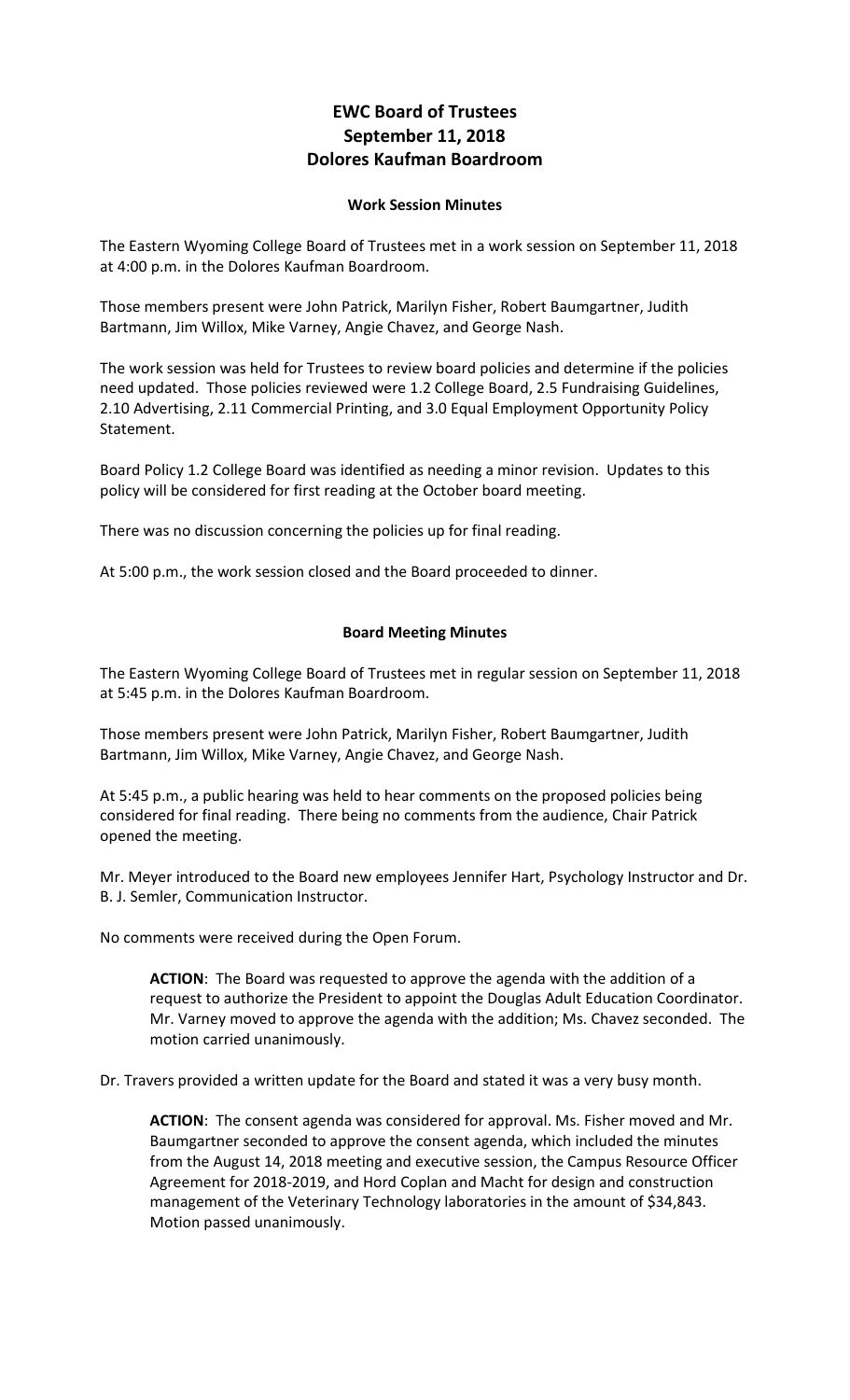**ACTION**: Vice President Wilkes presented the financial report. Mr. Varney moved to approve the financial report, as presented. Mr. Nash seconded and the motion was unanimously passed.

**ACTION**: The Board was requested to accept the instructional program reviews which had been presented at the past two board meetings. A motion was made by Ms. Chavez to accept the instructional program reviews in Agriculture, Certified Nursing Assistant, Cosmetology, Interdisciplinary Studies, Veterinary Technology, Art, Criminal Justice, Education, English, and Mathematics, as presented. Dr. Bartmann seconded and the motion passed unanimously.

**ACTION**: Board Policy 2.0 Committee Policy was considered on final reading. No comments were received during the public hearing. Trustee Fisher moved and Trustee Chavez seconded the motion to approve revisions to Board Policy 2.0 Committee Policy on final reading. Motion carried unanimously.

**ACTION**: The final reading of Board Policy 3.8 Professional Growth and Development was held. No changes were proposed during the public hearing. Dr. Bartmann moved to approve on final reading the revisions to Board Policy 3.8 Professional Growth and Development, as presented. Second by Mr. Baumgartner. Motion carried unanimously.

**ACTION**: Board Policy 3.20 Reduction in Force was considered on final reading. EWC Attorney Kelley Pearson suggested changing the number of days in the separation agreement from thirty days to forty-five days. A few minor changes were also suggested. Trustee Chavez moved to approve on final reading revisions to Board Policy 3.20 Reduction in Force, as amended. Trustee Varney seconded and the motion passed unanimously.

**ACTION**: The Board was presented with an Amendment to President Travers' contract allowing a motor pool vehicle to be assigned for her use only for college related activities and be kept at her residence when not in use. In addition, the President may allow the vehicle to be used by other employees at her discretion. Trustee Baumgartner moved to approve the Amendment to the College President's contract, as presented. Dr. Bartmann seconded. The motion was unanimously passed.

**ACTION**: The Board was informed a candidate for the Douglas Adult Education Coordinator position had been selected but the College was waiting to hear if the candidate accepted the position. Dr. Travers requested the Board authorize her to make the appointment in order to get a person into the position as soon as possible. Ms. Fisher moved to approve authorizing Dr. Travers to make the appointment of the Douglas Adult Education Coordinator, as presented. Mr. Baumgartner seconded and the motion carried unanimously.

Updates were provided by Student Services, Academic Services, College Relations, the Douglas Campus, Faculty Senate, Human Resources, Institutional Development and Staff Alliance. Keith Jarvis also presented an update of construction projects and major maintenance.

Vice President Humphrey presented the Spring 2018 Enrollment Summary and the Day One Fall On-Campus Enrollment Report.

Trustee Fisher encouraged the Trustees to attend the WACCT conference in October. In addition, she shared information relating to ENDOW.

**ACTION**: At 7:06 p.m., Mr. Varney moved to adjourn to executive session to discuss personnel; Ms. Fisher seconded. Motion carried unanimously.

The executive session closed at 7:45 p.m. and the regular meeting reconvened.